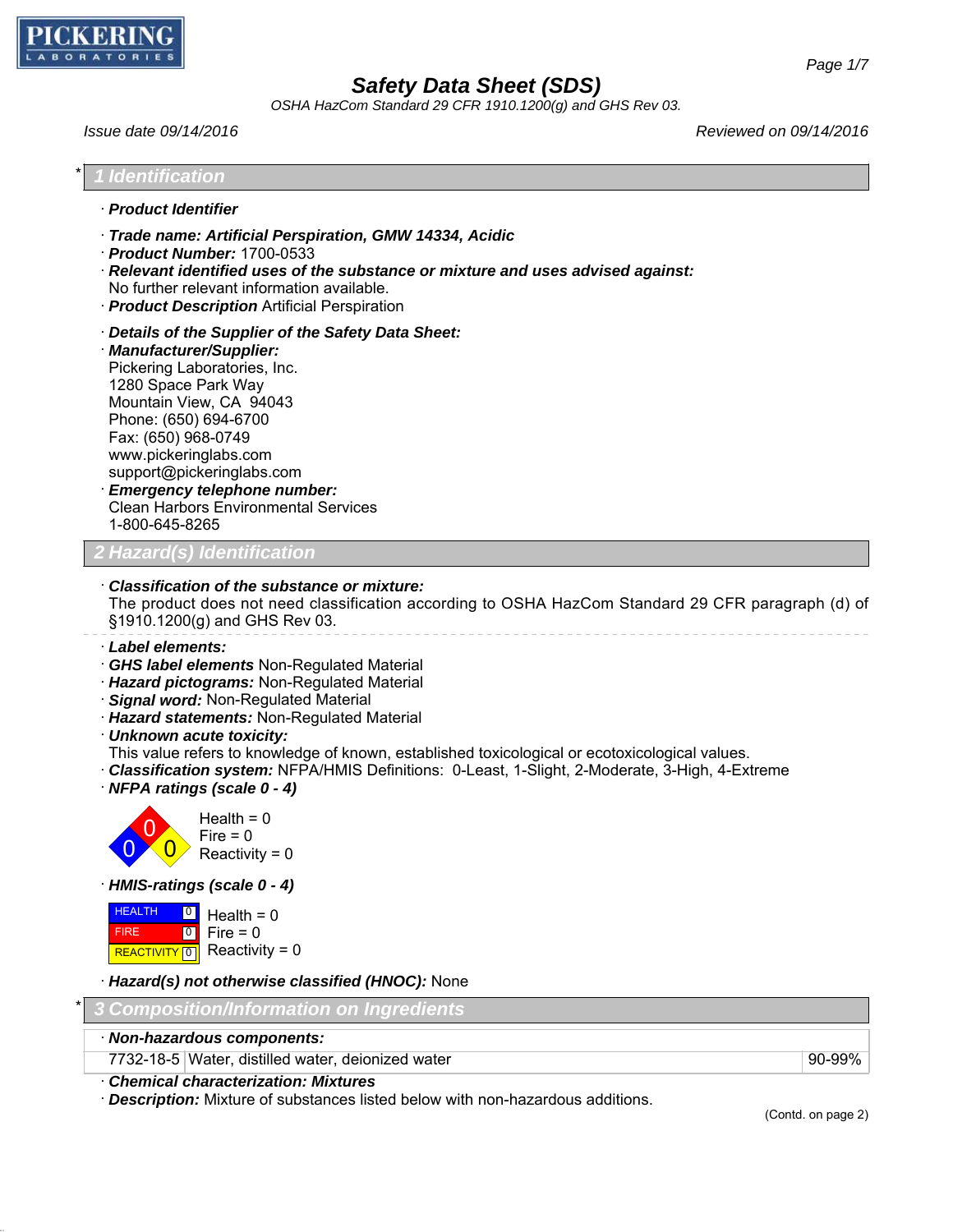

*OSHA HazCom Standard 29 CFR 1910.1200(g) and GHS Rev 03.*

*Issue date 09/14/2016 Reviewed on 09/14/2016*

### *Trade name: Artificial Perspiration, GMW 14334, Acidic*

| · Dangerous Components: |                                                               |           |  |  |  |
|-------------------------|---------------------------------------------------------------|-----------|--|--|--|
| CAS: 7647-14-5          | Sodium Chloride                                               | $< 1.0\%$ |  |  |  |
|                         | RTECS: VZ4725000 3 STOT SE 3, H335                            |           |  |  |  |
| CAS: 10039-32-4         | phosphoric acid, disodium salt, dodecahydrate                 | $< 1.0\%$ |  |  |  |
| $CAS: 64-19-7$          | Acetic Acid                                                   | $< 1.0\%$ |  |  |  |
|                         | RTECS: AF 1225000 → Flam. Liq. 3, H226; → Skin Corr. 1A, H314 |           |  |  |  |

#### · *Additional information:*

The exact percentages of the ingredients of this mixture are considered to be proprietary and are withheld in accordance with the provisions of paragraph (i) of §1910.1200 of 29 CFR 1910.1200 Trade Secrets.

#### \* *4 First-Aid Measures*

· *Description of first aid measures:*

- · *General information:* No special measures required.
- · *After inhalation:* Not anticipated under normal use.
- · *After skin contact:*

Wash with water and soap and rinse thoroughly.

If skin irritation occurs, consult a doctor.

· *After eye contact:*

Hold eyelids apart and flush eyes with plenty of water for at least 20 minutes.

If eye irritation occurs, consult a doctor.

· *After swallowing:*

Rinse mouth with water ensuring that rinse is not swallowed. Drink 2 glasses of water to dilute and induce vomitting by touching finger to the back of the victims throat. Get medical assistance immediately.

· *Information for doctor:*

· *Most important symptoms and effects, both acute and delayed:* No further relevant information available. · *Indication of any immediate medical attention and special treatment needed:*

No further relevant information available.

# *5 Fire-Fighting Measures*

- · *Extinguishing media:*
- · *Suitable extinguishing agents:*
- CO<sub>2</sub>, extinguishing powder or water spray. Fight larger fires with water spray or alcohol resistant foam.
- · *Special hazards arising from the substance or mixture:* No further relevant information available.
- · *Advice for firefighters:*
- · *Protective equipment:*

As in any fire, wear self-contained breathing apparatus pressure-demand (NIOSH approved or equivalent) and full protective gear to prevent contact with skin and eyes.

### \* *6 Accidental Release Measures*

· *Personal precautions, protective equipment and emergency procedures:* Wear protective equipment. Keep unprotected persons away.

#### · *Environmental precautions:*

Dilute with plenty of water.

Do not allow to enter sewers/surface or ground water.

· *Methods and material for containment and cleaning up:*

Ensure adequate ventilation.

Use neutralizing agent.

Absorb with liquid-binding material (i.e. sand, diatomite, acid binders, universal binders, sawdust).

Dispose contaminated material as waste according to section 13.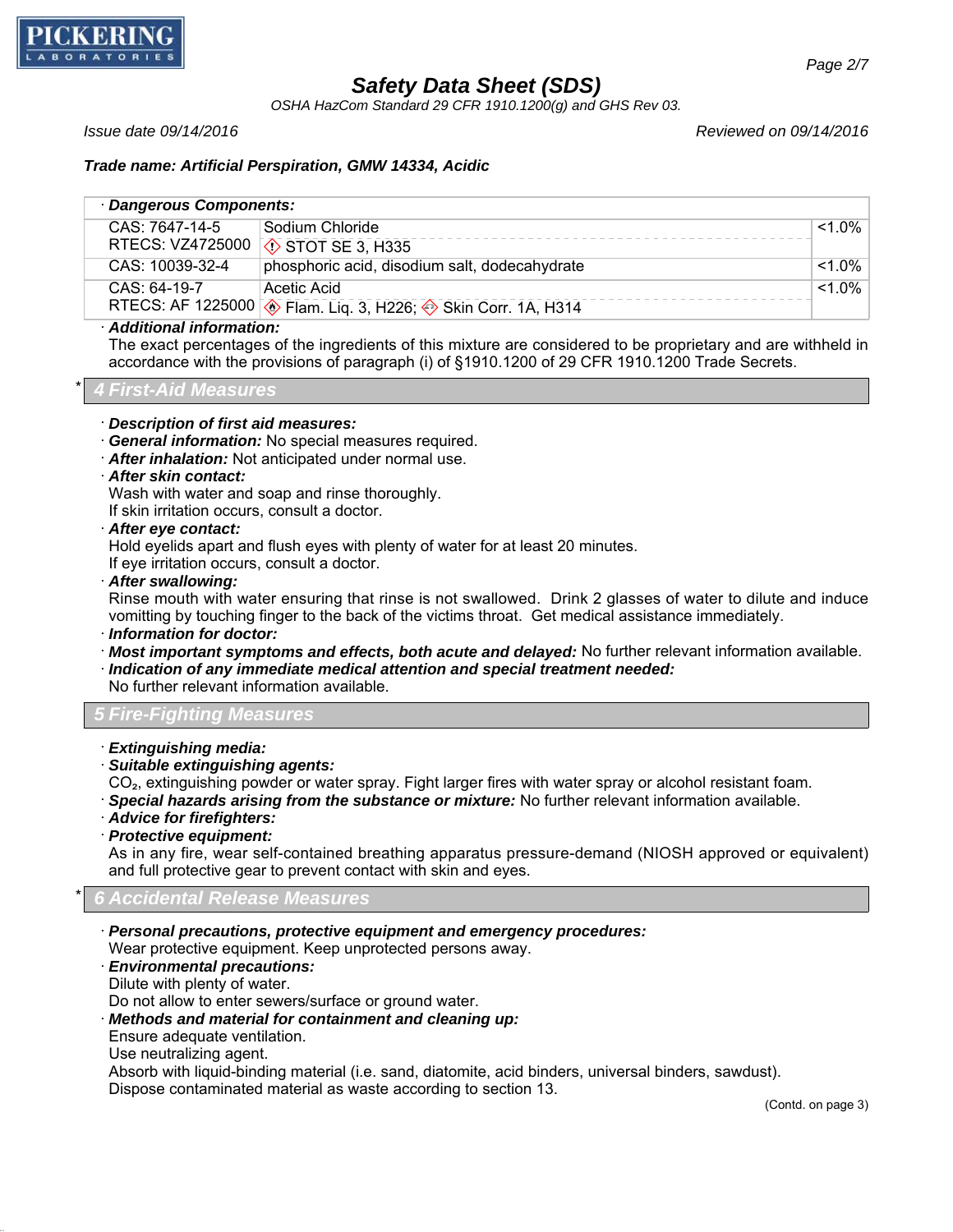

*OSHA HazCom Standard 29 CFR 1910.1200(g) and GHS Rev 03.*

*Issue date 09/14/2016 Reviewed on 09/14/2016*

## *Trade name: Artificial Perspiration, GMW 14334, Acidic*

· *Reference to other sections:*

See Section 7 for information on safe handling. See Section 8 for information on personal protection equipment. See Section 13 for disposal information.

#### \* *7 Handling and Storage*

#### · *Handling*

· *Precautions for safe handling:*

Ensure good ventilation/exhaustion at the workplace.

- Avoid contact with skin, eyes and clothing
- Avoid breathing fumes.
- Use personal protection equipment as outlined in section 8.
- · *Information about protection against explosions and fires:* No special measures required.
- · *Conditions for safe storage, including any incompatibilities:*
- · *Storage*
- · *Requirements to be met by storerooms and receptacles:* Store frozen
- · *Information about storage in one common storage facility:* Not required.
- · *Further information about storage conditions:* Keep receptacle tightly sealed.
- · *Specific end use(s):* No further relevant information available.

\* *8 Exposure Controls/Personal Protection*

· *Additional information about design of technical systems:* No further data; see section 7.

- · *Control parameters:*
- · *Components with occupational exposure limits:*

The product does not contain any relevant quantities of materials with critical values that have to be monitored at the workplace.

- · *Additional information:* The lists that were valid during the creation of this SDS were used as basis.
- · *Exposure controls:*
- · *Personal protective equipment:*
- · *General protective and hygienic measures:*
- Use adequate exhaust ventilation to prevent inhalation of product vapors.
- Do not eat or drink while handling product.
- Avoid contact with the eyes and skin.

Wash hands before breaks and at the end of work.

Immediately remove all soiled and contaminated clothing.

The usual precautionary measures for handling chemicals should be followed.

· *Breathing equipment:*

Respiratory protection is not required unless handling of the material produces nuisance airborne concentrations.

· *Protection of hands:*



Protective gloves

- · *Material of gloves:* Rubber, latex or vinyl.
- · *Penetration time of glove material:*

The exact break-through time has to be determined and observed by the manufacturer of the protective gloves.

(Contd. on page 4)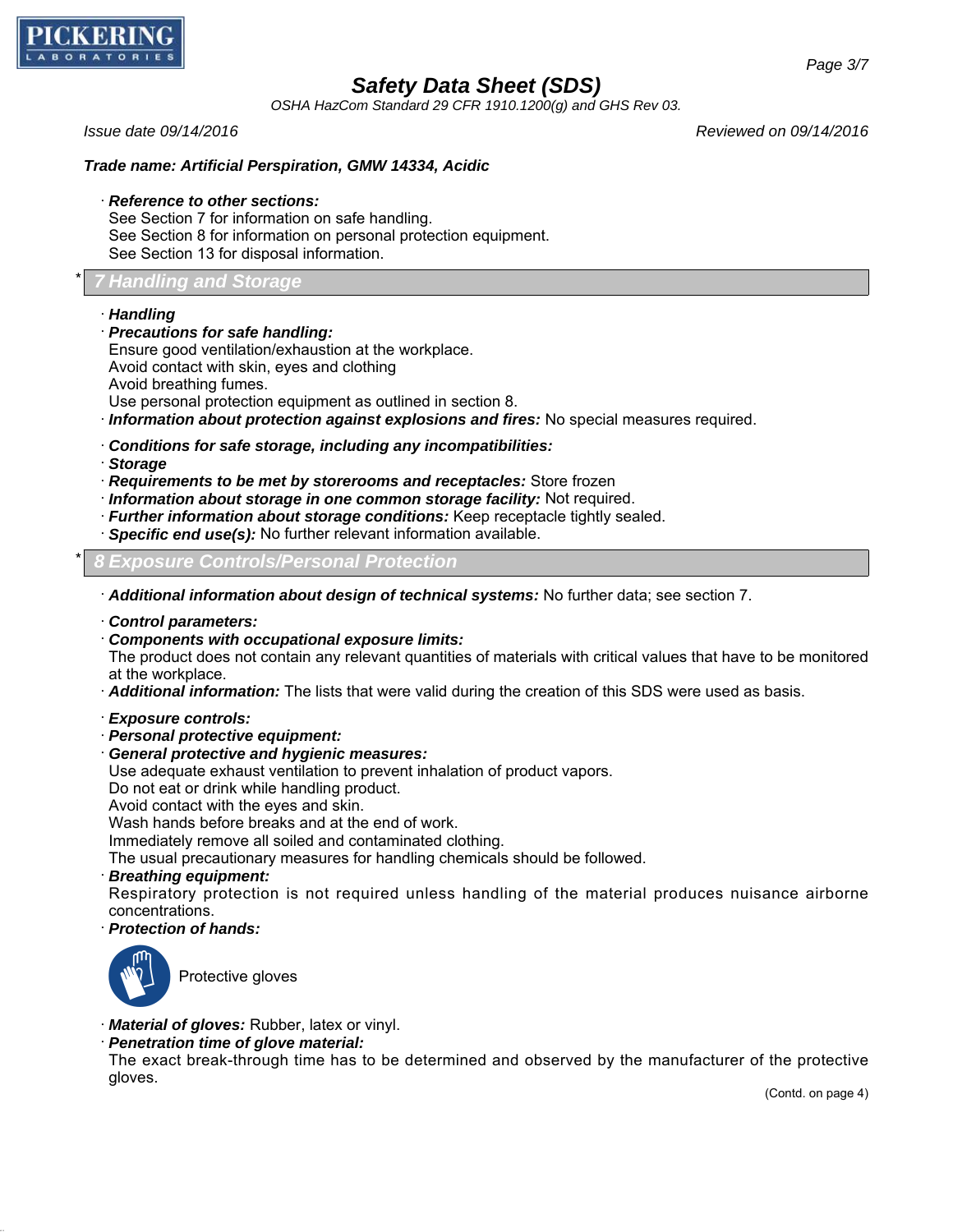

*OSHA HazCom Standard 29 CFR 1910.1200(g) and GHS Rev 03.*

*Issue date 09/14/2016 Reviewed on 09/14/2016*

*Trade name: Artificial Perspiration, GMW 14334, Acidic*

### · *Eye protection:*



Tightly sealed goggles

· *Body protection:* Lab coat

\* *9 Physical and Chemical Properties*

| Information on basic physical and chemical properties<br><b>General Information</b> |                                                               |
|-------------------------------------------------------------------------------------|---------------------------------------------------------------|
| Appearance:                                                                         |                                                               |
| Form:                                                                               | Liquid                                                        |
| Color:                                                                              | Colorless                                                     |
| · Odor:                                                                             | Odorless                                                      |
| Odor threshold:                                                                     | Not determined.                                               |
| $\cdot$ pH-value @ 20 $\degree$ C (68 $\degree$ F):                                 | 4                                                             |
| Change in condition                                                                 |                                                               |
| <b>Melting point/Melting range:</b>                                                 | Not determined.                                               |
| <b>Boiling point/Boiling range:</b>                                                 | 100 °C (212 °F)                                               |
| · Flash point:                                                                      | None                                                          |
| · Flammability (solid, gaseous):                                                    | Not applicable.                                               |
| · Ignition temperature:                                                             | Not determined.                                               |
| · Decomposition temperature:                                                        | Not determined.                                               |
| · Auto igniting:                                                                    | Product is not self-igniting.                                 |
| Danger of explosion:                                                                | Product does not present an explosion hazard.                 |
| · Explosion limits:                                                                 |                                                               |
| Lower:                                                                              | Not determined.                                               |
| <b>Upper:</b>                                                                       | Not determined.                                               |
| $\cdot$ Vapor pressure @ 20 °C (68 °F):                                             | 23 hPa (17 mm Hg)                                             |
| · Density:                                                                          |                                                               |
| <b>Relative density:</b>                                                            | Not determined.                                               |
| Vapor density:<br><b>Evaporation rate:</b>                                          | Not determined.<br>Not determined.                            |
|                                                                                     |                                                               |
| · Solubility in / Miscibility with:                                                 |                                                               |
| <b>Water:</b>                                                                       | Aqueous solution                                              |
| · Partition coefficient (n-octanol/water): Not determined.                          |                                                               |
| · Viscosity:                                                                        |                                                               |
| Dynamic:                                                                            | Not determined.                                               |
| Kinematic:<br>Other information:                                                    | Not determined.<br>No further relevant information available. |
|                                                                                     |                                                               |
| <b>10 Stability and Reactivity</b>                                                  |                                                               |
|                                                                                     |                                                               |

· *Reactivity:* No further relevant information available.

· *Chemical stability:* Stable under normal conditions.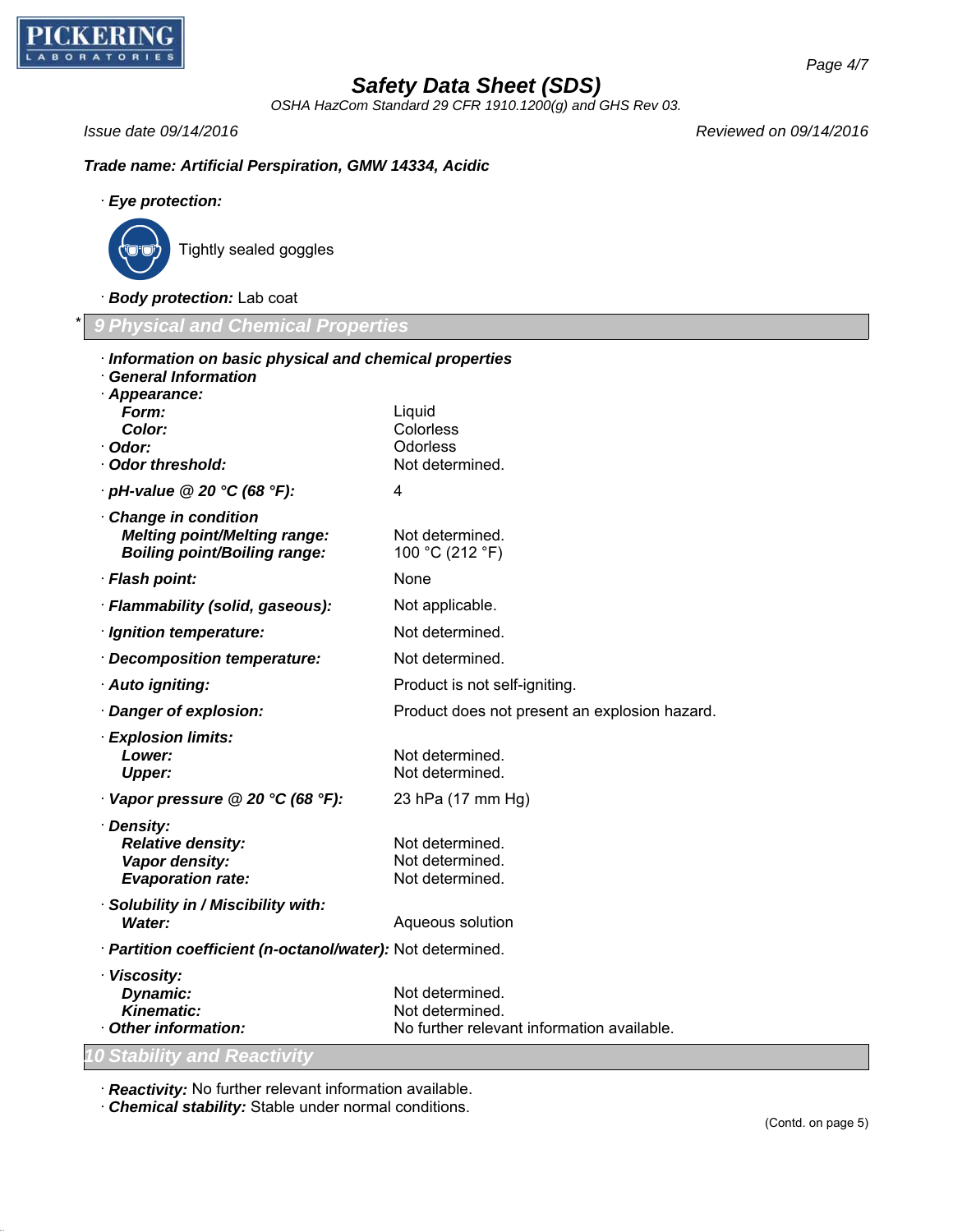

*OSHA HazCom Standard 29 CFR 1910.1200(g) and GHS Rev 03.*

*Issue date 09/14/2016 Reviewed on 09/14/2016*

### *Trade name: Artificial Perspiration, GMW 14334, Acidic*

- · *Thermal decomposition / conditions to be avoided:* No decomposition if used according to specifications.
- · *Possibility of hazardous reactions:* No dangerous reactions known.
- · *Conditions to avoid:* No further relevant information available.
- · *Incompatible materials:* No further relevant information available.
- · *Hazardous decomposition products:* No dangerous decomposition products known.

## *11 Toxicological Information*

#### · *Information on toxicological effects:*

- · *Acute toxicity:*
- · *Primary irritant effect:*
- · *On the skin:* Mild irritant effect.
- · *On the eye:* Mild irritant effect.
- · *Additional toxicological information:*

The product is not subject to classification according to internally approved calculation methods for preparations.

When used and handled according to specifications, the product does not have any harmful effects according to our experience and the information provided to us.

#### · *Carcinogenic categories:*

## · *IARC (International Agency for Research on Cancer):*

None of the ingredients are listed.

### · *NTP (National Toxicology Program):*

None of the ingredients are listed.

#### · *OSHA-Ca (Occupational Safety & Health Administration):*

None of the ingredients are listed.

# *Ecological Informat*

#### · *Toxicity:*

- · *Aquatic toxicity:* No further relevant information available.
- · *Persistence and degradability:* No further relevant information available.
- · *Behavior in environmental systems:*
- · *Bioaccumulative potential:* No further relevant information available.
- · *Mobility in soil:* No further relevant information available.
- · *Additional ecological information:*
- · *General notes:* Water hazard class 1 (Self-assessment): slightly hazardous for water
- Generally not hazardous for water.
- · *Results of PBT and vPvB assessment:*
- · *PBT:* Not applicable.
- · *vPvB:* Not applicable.
- · *Other adverse effects:* No further relevant information available.

#### \* *13 Disposal Considerations*

#### · *Waste treatment methods:*

· *Recommendation:*

This product may be mixed with a combustible solvent and burned in a chemical incinerator equipped with an after burner and scruber. This product can also be sent to an EPA approved waste disposal facility. Observe all federal, state and local environmental regulations when disposing of this material.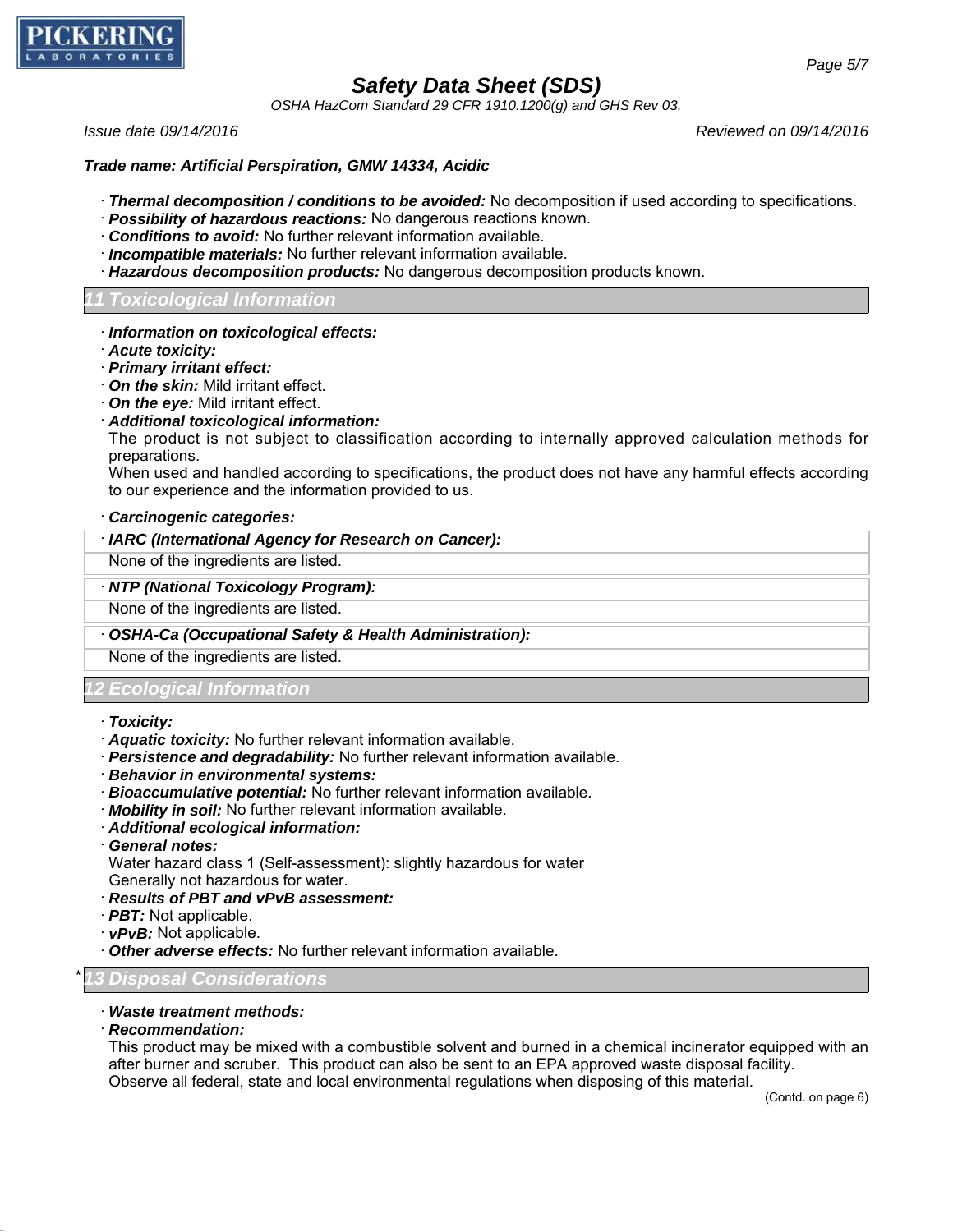

*OSHA HazCom Standard 29 CFR 1910.1200(g) and GHS Rev 03.*

*Issue date 09/14/2016 Reviewed on 09/14/2016*

## *Trade name: Artificial Perspiration, GMW 14334, Acidic*

- · *Uncleaned packagings*
- · *Recommendation:* Disposal must be made according to official regulations.

# *14 Transport Information*

| · UN-Number:                                                |                                                                                                         |                    |  |  |  |
|-------------------------------------------------------------|---------------------------------------------------------------------------------------------------------|--------------------|--|--|--|
| · DOT, ADR, ADN, IMDG, IATA                                 | Non-Regulated Material                                                                                  |                    |  |  |  |
| · UN proper shipping name:                                  |                                                                                                         |                    |  |  |  |
| · DOT, ADR, ADN, IMDG, IATA                                 | Non-Regulated Material                                                                                  |                    |  |  |  |
| · Transport hazard class(es):                               |                                                                                                         |                    |  |  |  |
| · DOT, ADR, ADN, IMDG, IATA                                 |                                                                                                         |                    |  |  |  |
| · Class:                                                    | Non-Regulated Material                                                                                  |                    |  |  |  |
| · Packing group:                                            |                                                                                                         |                    |  |  |  |
| · DOT, ADR, IMDG, IATA<br>· Environmental hazards:          | Non-Regulated Material<br>Not applicable.                                                               |                    |  |  |  |
| <b>Special precautions for user:</b>                        | Not applicable.                                                                                         |                    |  |  |  |
| · Transport in bulk according to Annex II of                |                                                                                                         |                    |  |  |  |
| <b>MARPOL73/78 and the IBC Code:</b>                        | Not applicable.                                                                                         |                    |  |  |  |
| · UN "Model Regulation":                                    | Non-Regulated Material                                                                                  |                    |  |  |  |
| 5 Regulatory Information                                    |                                                                                                         |                    |  |  |  |
|                                                             |                                                                                                         |                    |  |  |  |
| <b>SARA (Superfund Amendments and Reauthorization):</b>     | $\cdot$ Safety, health and environmental regulations/legislation specific for the substance or mixture: |                    |  |  |  |
| Section 355 (extremely hazardous substances):               |                                                                                                         |                    |  |  |  |
| None of the ingredients are listed.                         |                                                                                                         |                    |  |  |  |
| Section 313 (Specific toxic chemical listings):             |                                                                                                         |                    |  |  |  |
| None of the ingredients are listed.                         |                                                                                                         |                    |  |  |  |
| · TSCA (Toxic Substances Control Act):                      |                                                                                                         |                    |  |  |  |
| 7647-14-5 Sodium Chloride                                   |                                                                                                         |                    |  |  |  |
| 64-19-7 Acetic Acid                                         |                                                                                                         |                    |  |  |  |
| 7732-18-5 Water, distilled water, deionized water           |                                                                                                         |                    |  |  |  |
| · California Proposition 65:                                |                                                                                                         |                    |  |  |  |
| Chemicals known to cause cancer:                            |                                                                                                         |                    |  |  |  |
| None of the ingredients are listed.                         |                                                                                                         |                    |  |  |  |
| Chemicals known to cause reproductive toxicity for females: |                                                                                                         |                    |  |  |  |
| None of the ingredients are listed.                         |                                                                                                         |                    |  |  |  |
| Chemicals known to cause reproductive toxicity for males:   |                                                                                                         |                    |  |  |  |
| None of the ingredients are listed.                         |                                                                                                         |                    |  |  |  |
| Chemicals known to cause developmental toxicity:            |                                                                                                         |                    |  |  |  |
| None of the ingredients are listed.                         |                                                                                                         |                    |  |  |  |
| New Jersey Right-to-Know List:                              |                                                                                                         |                    |  |  |  |
| 64-19-7 Acetic Acid                                         |                                                                                                         |                    |  |  |  |
| · New Jersey Special Hazardous Substance List:              |                                                                                                         |                    |  |  |  |
| 64-19-7 Acetic Acid                                         |                                                                                                         | CO, F2             |  |  |  |
|                                                             |                                                                                                         | (Contd. on page 7) |  |  |  |
|                                                             |                                                                                                         |                    |  |  |  |